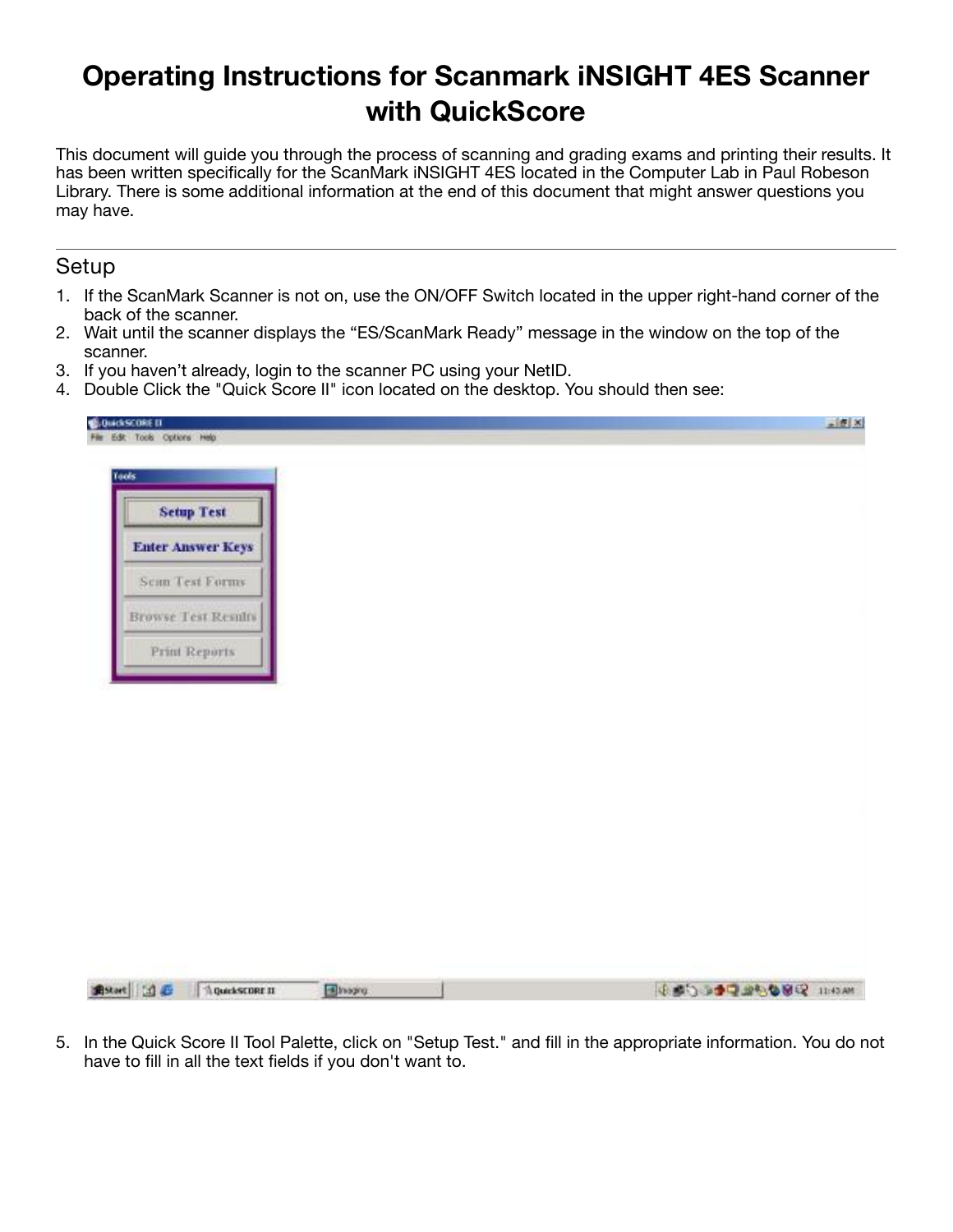# Scan in Answer Key

First:

- 1. Load the answer key forms
	- a. Lower the input hopper (located at the far right if you are sitting at the PC and turn to face the scanner) by placing your fingertips on the right side of the black bar with the ruler markings and press all the way down. If it does not stay down keep trying until it does stay down.
	- b. Load Answer key face up with black scoring marks at the bottom of the paper, facing you.
	- c. Raise the input hopper. To do this press in the same spot you did to lower the hopper.
- 2. Click the button that says "Enter Answer Keys."
- 3. Your screen should look like this:

| Item. | Answer | Point | Penalty | 0                                               |        |
|-------|--------|-------|---------|-------------------------------------------------|--------|
|       |        |       |         | 상<br>B                                          |        |
|       |        |       |         | Subjective Score:                               |        |
|       |        |       |         |                                                 |        |
|       |        |       |         |                                                 |        |
|       |        |       |         | Version:                                        |        |
|       |        |       |         |                                                 | Add    |
|       |        |       |         | B                                               |        |
|       |        |       |         | Ç<br>ID.                                        | Remove |
|       |        |       |         |                                                 |        |
|       |        |       |         | Set scanner to treat all multiple marks as:     |        |
|       |        |       |         | $\bullet$ And (e.g. A+B) $\bullet$ Or (e.g. AB) |        |
|       |        |       |         |                                                 |        |

Next:

- 4. Click on "Scan Keys" displayed on PC. The LCD screen on the scanner will display "User Program / Feed Form."
- 5. The Scanner will scan the answer key.
- 6. If you want to edit or check the answers click on "Edit."
- 7. If you have completed scanning all the answer keys hit the red "End" button located on the scanner.
- 8. The "Enter Answer Keys" box will appear allowing you to view and change the answers on each form.
- 9. When the you are satisfied with the answer key click "Close" to exit key screen.
- 10. "Total Possible Points" will appear on screen.

| Information |                                                   |  |
|-------------|---------------------------------------------------|--|
|             | The total possible points for this test is 10.00. |  |
|             |                                                   |  |

If this is correct select "OK." If this total is not correct, click "OK" and start over from step 1.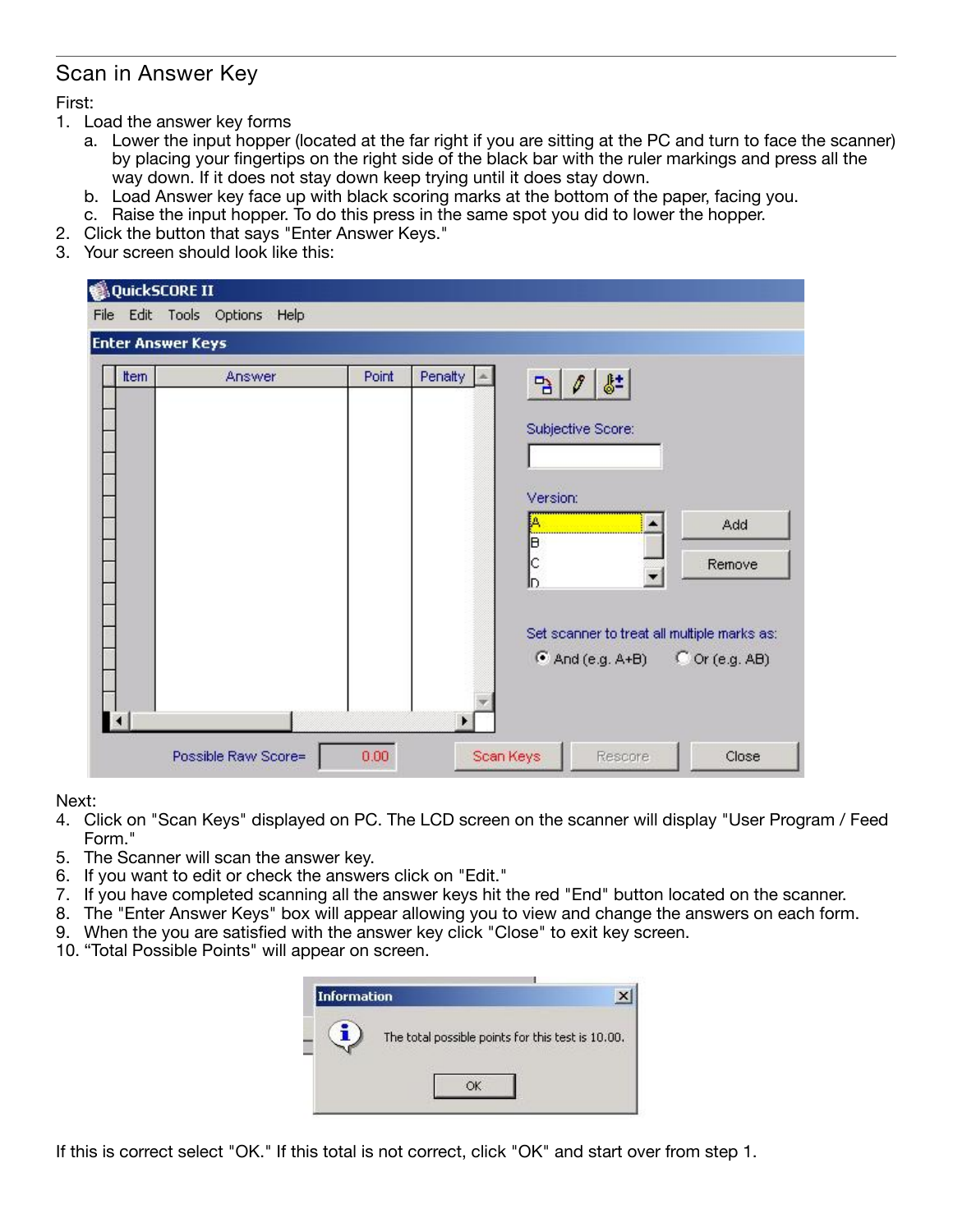# Scan Test Forms

1. Your screen should look like this:



- 2. Click on Scan Test Forms
- 3. The options box will appear on screen:

| Iv Inspect Multiple Marks    |                                       |         |
|------------------------------|---------------------------------------|---------|
| <b>Inspect Omitted Marks</b> |                                       |         |
| Print Date on Form           |                                       |         |
| Print Raw Score on Form      |                                       |         |
| Print Total Score on Form    |                                       |         |
|                              | Reprocess Forms with Errors           |         |
| Save Score to a File         |                                       |         |
|                              | File Type: Microsoft Excel v5.0 (XLS) |         |
|                              |                                       | Save As |
|                              |                                       |         |

- 4. Check the options that you want. The scanner will let you correct the errors as each is discovered. Check the additional information section for more information about how to fix these errors.
- 5. Load Test Forms:
	- a. To Load the test forms repeat the actions performed when loading the answer keys.
	- b. Press down on the hopper.
	- c. Place the forms in the hopper.
	- d. Press down again and it should pop up.
- 6. Click on "Scan." Scanner lights will blink and scanner will read "User Program / Feed Forms."
- 7. When the scanner has finished scanning press the red "End" key on the scanner.
- 8. Click "Close" on the option menu display when the tests have finished scoring.
- 9. To view the test results click on Browse Test Results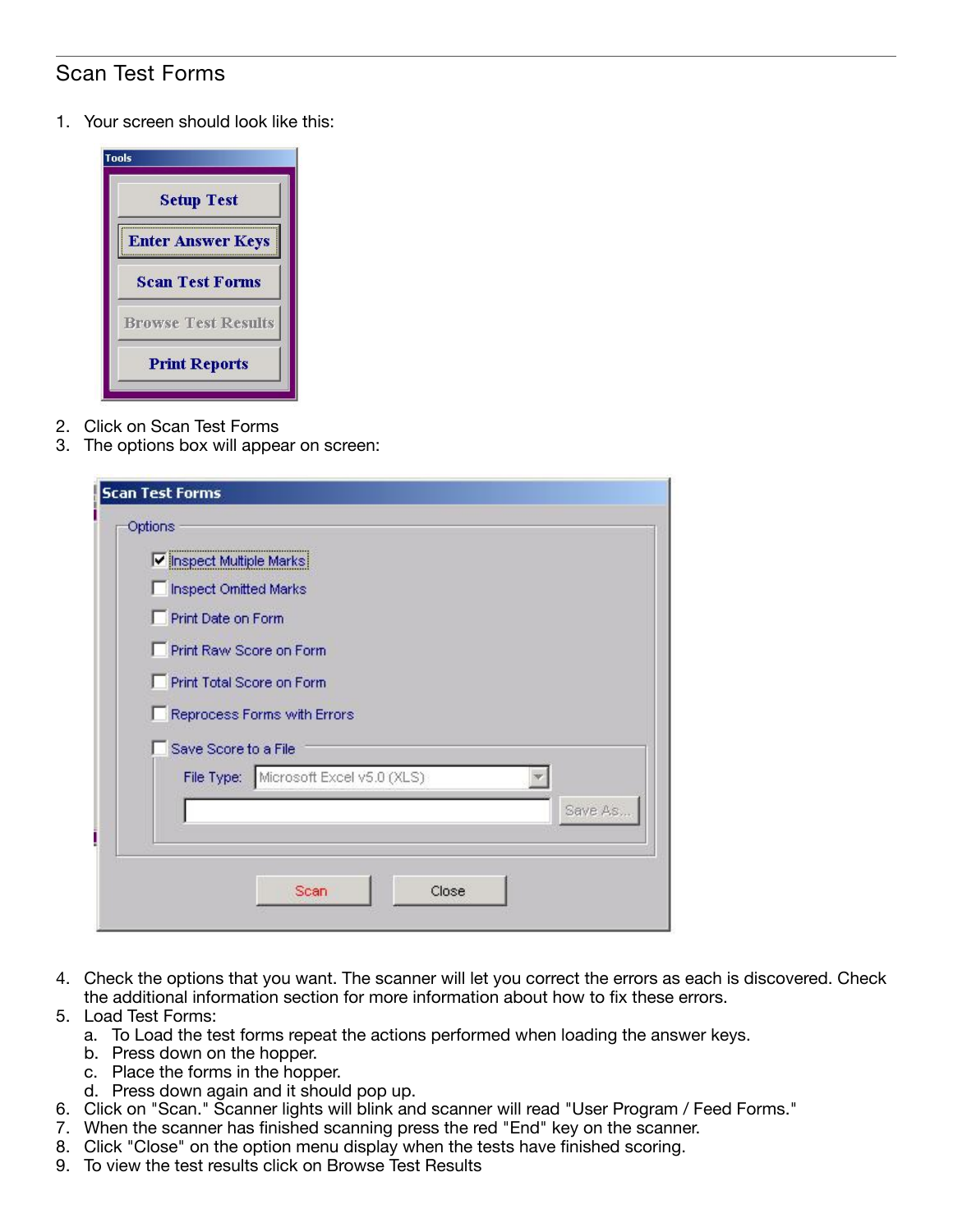# Save the Test Results to Disk (OPTIONAL)

- 1. Go to "File" in the menu bar and select "Save Scoring Session." The "Save As" dialog will display.
- 2. Enter a name and location to save the scoring session.
- 3. Select "Save." The session is saved as set of files, for example: EconQuiz.ssf, EconQuiz\_R0000.dbf, EconQuiz\_R0000.cdx (and possibly others). These files are required to open the scoring session next time.

### Print Test Report

- 1. Click on "Print Report."
- 2. Report screen will appear.
- 3. Check to see that the proper information is filled out at the top. Sometimes old information will be saved in the two text boxes and will be needed to changed if you want the correct headings.
- 4. To preview a report, click on "Print Preview."
- 5. To print report, click on "Print."

### Exit Program

Exit Program by one of the following:

- Select the "X" in the upper right-handcorner.
- Select "File Exit."
- The confirmation displays: Are you sure you want to quit? "Yes or No."

# Restoring Saved Test Results

- 1. Go to File in the menu bar and select "Open Scoring Session."
- 2. Select your file from folder.
- 3. Click on open.
- 4. Proceed with scoring options.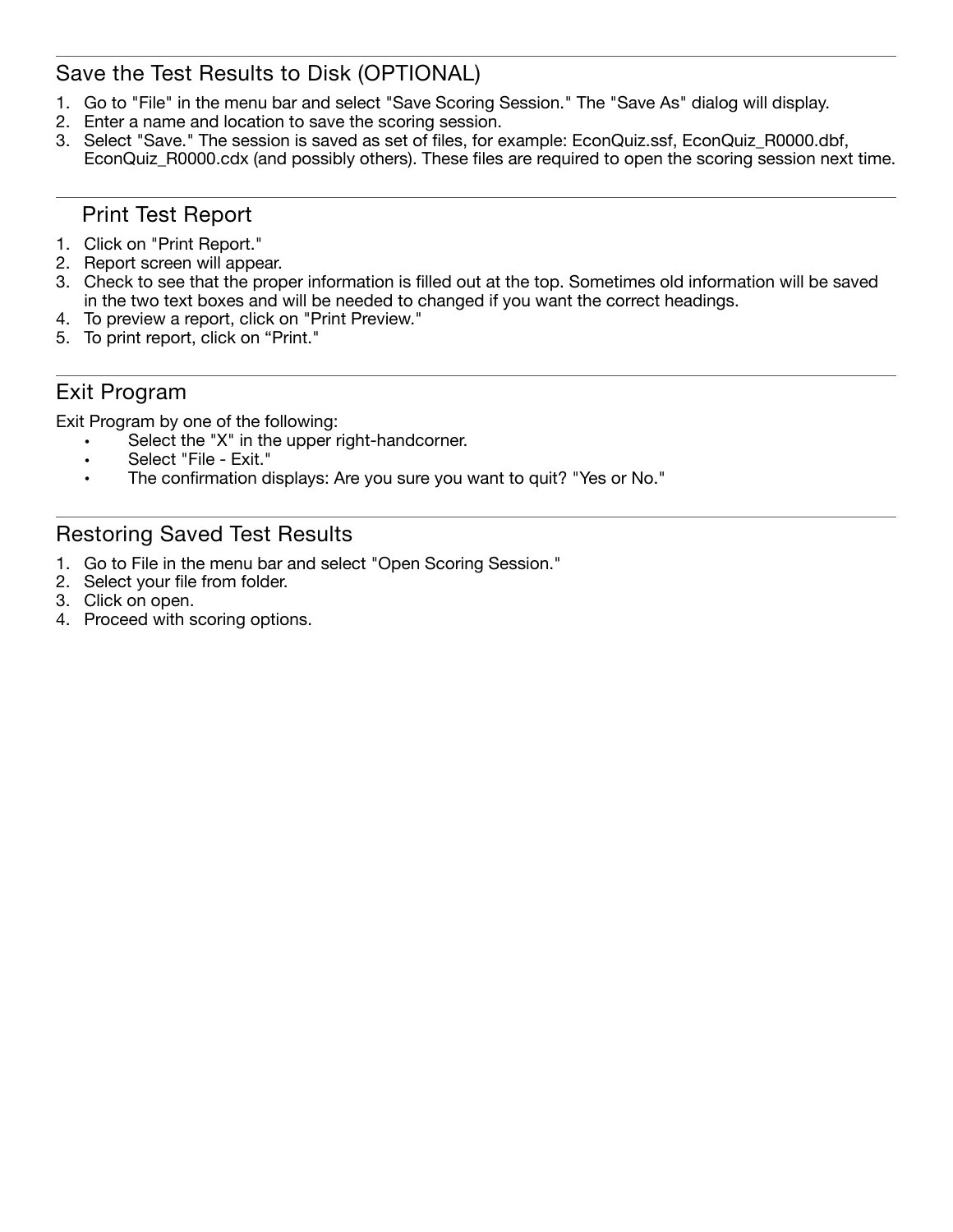#### Forms

#### **ANSWER KEYS**

- The answer key must have the Test Form box filled in so that it corresponds to the appropriate test. For example, if there are two versions of the same test version A should have A filled in in the Test Forms box and the answers for version A filled in.
- The answer key must have all the correct answers filled in on the form.<br>- That is all that is needed. Name, LD. Number, Exam Number, and Phon
- That is all that is needed. Name, I.D. Number, Exam Number, and Phone Number are all unnecessary. **TEST FORMS**
- 1. Here is a rough outline of which fields are optional and which are required in a test form:



- 2. Students must enter at least the following information:
	- a. I.D. Number. This must be 9 numbers long so there will be 1 blank space that isn't filled in. It can be right justified or left justified; meaning there can be one space before the I.D. Number or one space after the I.D. Number.
	- b. Test Form. This must be filled out to the version of the test they are taking. For example, they should put Test Form filled out to A if they are taking test version A.
	- c. Name. The student must enter a name. If the student only enters the last name this will be accepted as a valid name.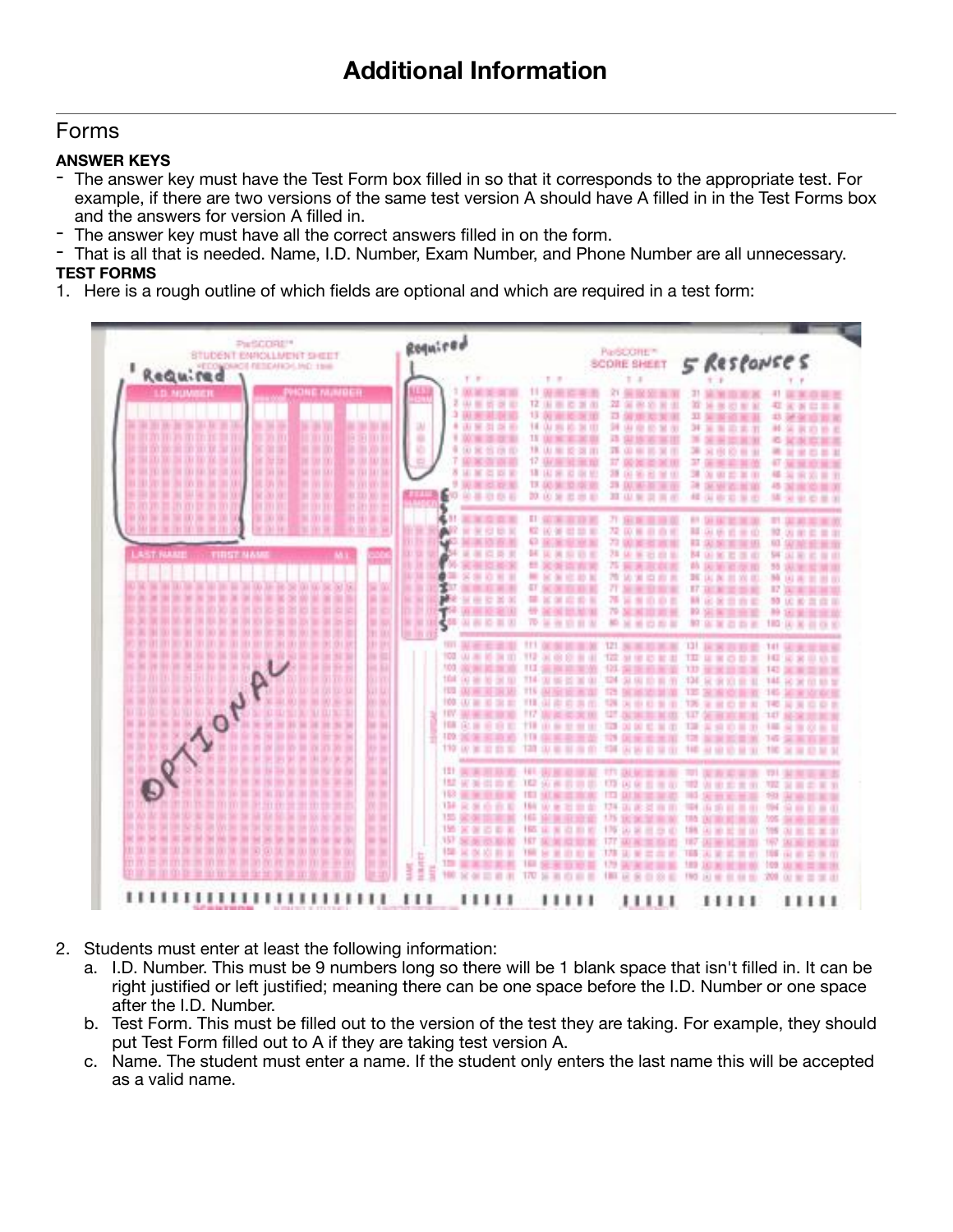#### Paper Jams

Sometimes the scanner will not scan and display the message "Paper Jam" on the LCD screen. This happens when a form is jammed but often it is because the scanner is picky about how the forms are loaded.

If the scanner doesn't pull the forms out you'll need to reload them making sure that they are flush with the left side of the hopper. When you have finished reloading the forms press the number 2 on the scanner to continue the scanning process.

If a form gets stuck in the scanner, pull it out carefully and try to smooth it out as best as you can. Reload the form back into the input hopper (press down on the hopper reinsert the form and then press down on the hopper again to raise it) and hit the number 2 on the scanner to continue scanning.

# Fixing Errors on Tests

If there is a test that has no Name, no I.D. number, or no Test Form filled in the scanner will stop scanning and pop up a window like this:

| Student ID:   | 00000002                      |
|---------------|-------------------------------|
| Version:      | д                             |
| Exam $#$      |                               |
| <b>Browse</b> | Reject<br>Enroll<br><b>OK</b> |

In this example the student has not filled in the I.D. Number correctly. If you happen to know the student's I.D. number you can enter it into the Student ID box by hand. After entering in the ID number the Enroll button will become clickable. To add the student to the grade database click on "enroll." The box should disappear. Then click on "Continue" to continue scanning.

If there are on answers that are missing and you checked off the "Inspect Omitted" option at the option creen you will get a box that looks like this:

| ID# 000000020<br>Omitted item(s) 5 |  |  |  |
|------------------------------------|--|--|--|
|                                    |  |  |  |
|                                    |  |  |  |